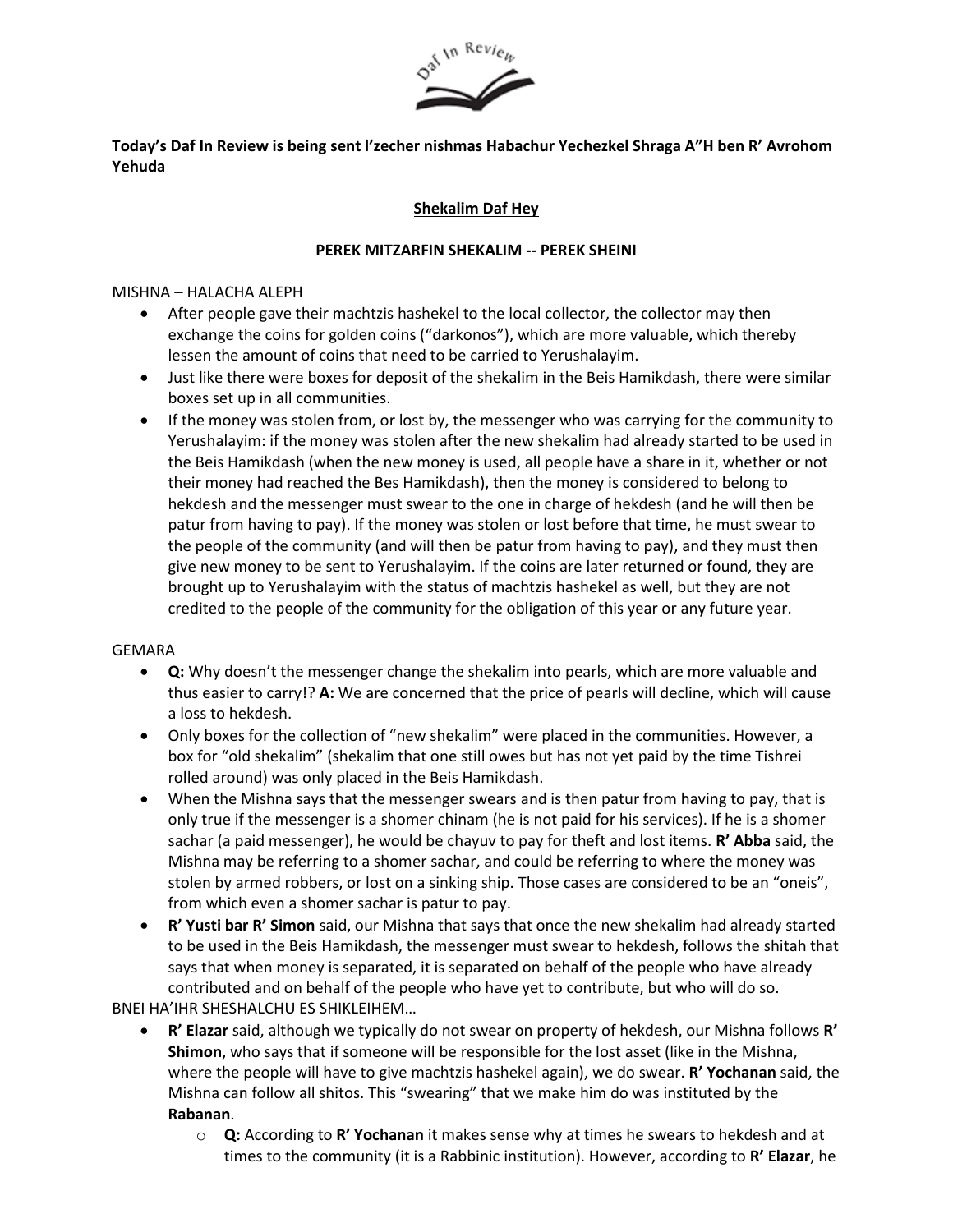swears to the community as per **R' Shimon**, but why would he ever swear to hekdesh!? **A:** The messengers never swear regarding the money. The Mishna is discussing where the messenger is swearing to collect his fee from the community. The Mishna says, if the theft or loss happens when it already belongs to hekdesh, that oath must be taken in the presence of hekdesh, so that hekdesh does not suspect the messenger of having stolen the money or acted negligently regarding the money.

- o According to **R' Yochanan**, even if the community agrees to reimburse hekdesh for the loss without demanding an oath from the messenger, still the **Rabanan** enacted that the messenger must swear, so that money of hekdesh is not treated lightly.
- **R' Yochanan** says, if one separated a shekel to be used, and then lost it, he must give another one to hekdesh, because it is not considered as given to hekdesh until it reaches hekdesh. **Reish Lakish** says he would not be responsible to reimburse hekdesh, because as soon as it is separated as hekdesh, it is considered to be in hekdesh's possession, no matter where it is.
	- o **Q:** Our Mishna says that the people of the community must give shekalim again, not like **Reish Lakish** said!? **A:** This is also an enactment of the **Rabanan** so that money of hekdesh not be treated lightly.
- The Mishna said that if the original shekalim are found, both sets of shekalim must be given to hekdesh. What is done with each set? A Braisa says, the first set is put with the "new shekalim" fund, and the second set is put with the "old shekalim" fund.
	- o **R' Pinchas the son of R' Chiya** and **R' Abba Mari** argue: one says the stolen set is called the "first set", and the other says that the other set is called the "first set".

# MISHNA – HALACHA BEIS

- If Reuven gives his shekel to Shimon to give to hekdesh for him, and Shimon then goes and gives it for his own shekel obligation, if hekdesh had already begun to use the new shekalim, Shimon is considered to have committed "me'ilah" from hekdesh.
- If one gives his shekel from money that was already hekdesh, when hekdesh begins to use the new money and offers an animal purchased with that money, for a korbon, he then commits me'ilah.
- If one gave his shekel from ma'aser sheini money or "shmitta money" (money earned from selling shmitta produce), he must use an equal amount of money to purchase food, and eat it.

# GEMARA

- **Q:** Our Mishna's second case says that he commits me'ilah when an animal is offered from the new shekalim. However, a Braisa says that he commits me'ilah as soon as the new shekalim are used!? **A:** The Braisa follows **R' Shimon**, who says that when hekdesh pays for the animal, the money belongs to the seller immediately (which is why the one who gave the money would commit me'ilah at that time). Our Mishna says the seller does not acquire the money until the animal is used (which is why the one who gave the money would commit me'ilah at that time).
- **Q:** In the Mishna's first case, when Shimon gives the shekel, why don't we just consider it as given for Reuven (money is fungible and should therefore be credited to the proper person, irrespective of who actually handed it in)!? **A:** The Mishna is discussing where the coin was clearly identifiable and is therefore used by hekdesh as having been given by Shimon.
	- o **Q:** It is possible that the shekel given by Shimon was not actually used, and was left over after all that was needed was used (in which case it is used for the upkeep of Yerushalayim). If so, how can we definitively say that he committed me'ilah (unless we follow the minority view of **R' Meir**, who says that one commits me'ilah by using the money from the leftovers as well)!? **A:** As we said earlier, we are discussing an identifiable coin which was placed down in front of the person of hekdesh as he was going to take money to buy korbanos. Therefore, it will surely be used for the korbanos.
	- o **Q:** One must benefit from hekdesh in order to commit me'ilah. What benefit does this person get? **A: R' Avin** said, since his assets will not be seized by Beis Din (because he gave the shekel), he is considered to have benefitted.